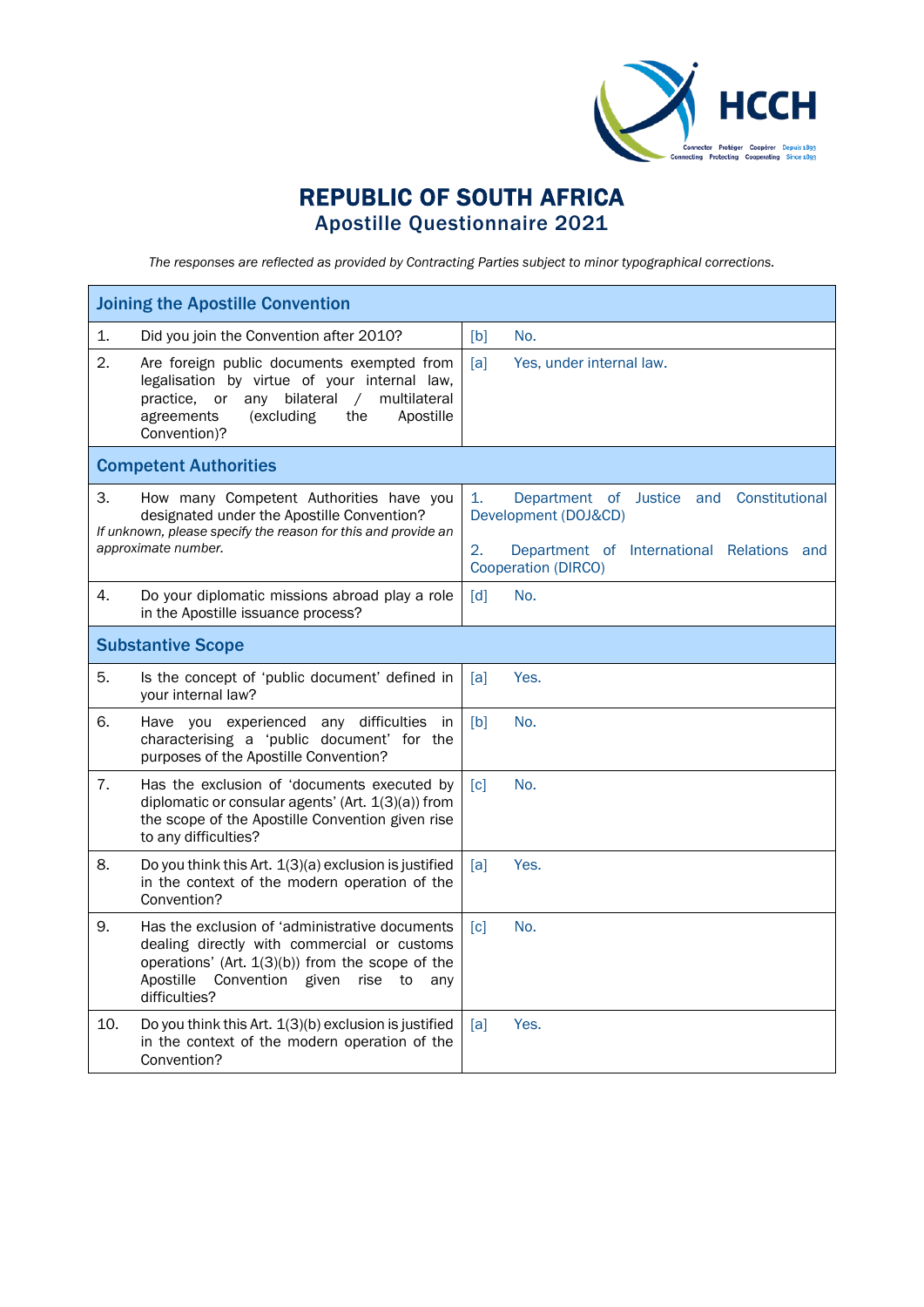| 11.<br>Do you issue (outgoing) or accept (incoming)<br>Apostilles for any of the following categories of<br>document? |                                                                                                                             |                                                                                                                                                                                                                                                                                |                                |                      | <b>Issue</b>                         | Accept       |
|-----------------------------------------------------------------------------------------------------------------------|-----------------------------------------------------------------------------------------------------------------------------|--------------------------------------------------------------------------------------------------------------------------------------------------------------------------------------------------------------------------------------------------------------------------------|--------------------------------|----------------------|--------------------------------------|--------------|
|                                                                                                                       | Certificates of origin                                                                                                      |                                                                                                                                                                                                                                                                                |                                | X                    | X                                    |              |
|                                                                                                                       |                                                                                                                             |                                                                                                                                                                                                                                                                                | <b>Export licences</b>         |                      | X                                    | X            |
|                                                                                                                       |                                                                                                                             | Import licences                                                                                                                                                                                                                                                                |                                |                      | X                                    | $\mathsf{X}$ |
|                                                                                                                       |                                                                                                                             | Health and safety certificates<br>issued by the relevant<br>government authorities or<br>agencies                                                                                                                                                                              |                                | X                    | X                                    |              |
|                                                                                                                       |                                                                                                                             | Certificates of products<br>registration                                                                                                                                                                                                                                       |                                |                      | X                                    | X            |
|                                                                                                                       |                                                                                                                             | Certificates of conformity                                                                                                                                                                                                                                                     |                                |                      | $\mathsf{X}$                         | $\mathsf{X}$ |
|                                                                                                                       |                                                                                                                             | End user certificates<br>(i.e. documents certifying that the<br>buyer is the end user of acquired                                                                                                                                                                              |                                | goods)               | X                                    | X            |
|                                                                                                                       |                                                                                                                             |                                                                                                                                                                                                                                                                                |                                | Commercial invoices  | X                                    | X            |
|                                                                                                                       | <b>Apostille Process</b>                                                                                                    |                                                                                                                                                                                                                                                                                |                                |                      |                                      |              |
|                                                                                                                       | <b>Certification of Public Documents</b>                                                                                    |                                                                                                                                                                                                                                                                                |                                |                      |                                      |              |
| 12.                                                                                                                   | Do any of your public documents require some<br>other intermediate certification<br>before the<br>issuance of an Apostille? | [a]<br>Yes, an intermediate certification is required for<br>some categories of public documents.                                                                                                                                                                              |                                |                      |                                      |              |
|                                                                                                                       | For Parties that answered yes to Q12.<br>12.1. What categories of public document require                                   |                                                                                                                                                                                                                                                                                | Category of public<br>document |                      | Why certification is required        |              |
| intermediate certification and why?                                                                                   |                                                                                                                             | Educational<br>Different authorities responsible to<br>qualifications<br>verify authenticity                                                                                                                                                                                   |                                |                      |                                      |              |
|                                                                                                                       |                                                                                                                             | <b>Commercial</b><br>verify authenticity<br>documents                                                                                                                                                                                                                          |                                |                      | Different authorities responsible to |              |
|                                                                                                                       | <b>Requesting an Apostille (Outgoing)</b>                                                                                   |                                                                                                                                                                                                                                                                                |                                |                      |                                      |              |
| 13.                                                                                                                   | How can an Apostille be requested?                                                                                          | [a]                                                                                                                                                                                                                                                                            | In person.                     |                      |                                      | X            |
|                                                                                                                       |                                                                                                                             | [b]<br>By post.                                                                                                                                                                                                                                                                |                                |                      | X                                    |              |
|                                                                                                                       |                                                                                                                             | By email.<br>[c]                                                                                                                                                                                                                                                               |                                |                      |                                      |              |
|                                                                                                                       |                                                                                                                             | Through a website.<br>[d]                                                                                                                                                                                                                                                      |                                |                      |                                      |              |
|                                                                                                                       |                                                                                                                             | Other.<br>[e]                                                                                                                                                                                                                                                                  |                                |                      |                                      |              |
| 14.                                                                                                                   | When issuing an Apostille, do you enquire about<br>the State of destination?                                                | Yes, in the application form.<br>[a]                                                                                                                                                                                                                                           |                                |                      |                                      |              |
| 15.                                                                                                                   | How long does it take for an Apostille to be<br>issued?                                                                     | Other requests<br>(from the time of<br>In-person request<br>(paper Apostille)<br>receipt) (paper<br>Apostille)<br>Other<br>Processing times:<br>1 - 5 documents:<br>Same day service<br>$6 - 19$<br>documents: 3<br>working days<br>20 or more<br>documents: 5<br>working days |                                | e-Apostille requests |                                      |              |
|                                                                                                                       |                                                                                                                             |                                                                                                                                                                                                                                                                                |                                |                      |                                      |              |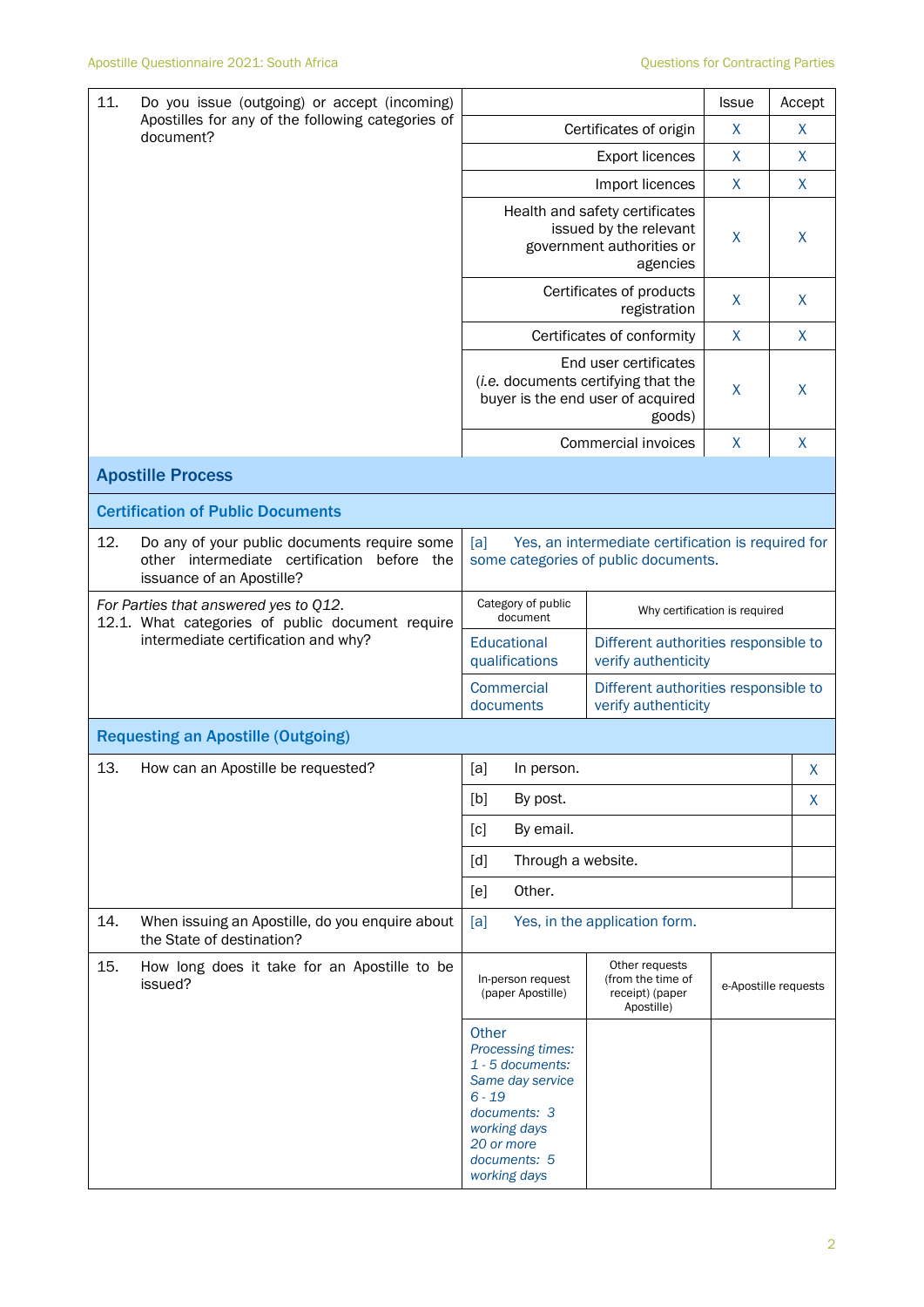| 16. | Does your Competent Authority impose a fee for<br>issuing an Apostille?                                                                                                                                                                    | [c]                                                                                                                                 | No.                                                                                                                                                                              |   |  |
|-----|--------------------------------------------------------------------------------------------------------------------------------------------------------------------------------------------------------------------------------------------|-------------------------------------------------------------------------------------------------------------------------------------|----------------------------------------------------------------------------------------------------------------------------------------------------------------------------------|---|--|
|     | <b>Issuing an Apostille (Outgoing)</b>                                                                                                                                                                                                     |                                                                                                                                     |                                                                                                                                                                                  |   |  |
| 17. | How is the origin of a public document verified<br>for the purpose of issuing an Apostille (i.e.<br>verification of the authenticity of the signature,<br>the capacity of the signer, and the identity of the<br>seal / stamp (Art. 5(2))? | Single Competent Authority.<br>[a]<br>An electronic database of sample signatures /<br>$\left[\text{iii}\right]$<br>seals / stamps. |                                                                                                                                                                                  |   |  |
| 18. | How does a Competent Authority address<br>situations where it is unable to verify the origin<br>of the public document?                                                                                                                    | [a]                                                                                                                                 | The Competent Authority will contact the issuing<br>authority to confirm authenticity, issue the Apostille,<br>and then add the new signature, stamp or seal to the<br>database. |   |  |
| 19. | In what language(s) are the 10 standard items<br>of your Apostilles available?                                                                                                                                                             | [a]<br>In one language.<br>English                                                                                                  |                                                                                                                                                                                  |   |  |
| 20. | In what language(s) are the blank fields of your<br>Apostilles filled in?                                                                                                                                                                  | [a]<br>In one language.<br>English                                                                                                  |                                                                                                                                                                                  |   |  |
| 21. | How are the blank fields of your Apostilles filled<br>in?                                                                                                                                                                                  | [a]                                                                                                                                 | By hand.                                                                                                                                                                         |   |  |
|     | <b>Apostille Registers</b>                                                                                                                                                                                                                 |                                                                                                                                     |                                                                                                                                                                                  |   |  |
| 22. | How is your Apostille register, required by<br>Article 7, maintained?                                                                                                                                                                      | [a]<br>[iii]                                                                                                                        | Single Competent Authority.<br>Paper form.                                                                                                                                       |   |  |
| 23. | What particulars are contained in your Apostille<br>register?                                                                                                                                                                              | [a]                                                                                                                                 | Number and date of the<br>Apostille<br>(required).                                                                                                                               | X |  |
|     |                                                                                                                                                                                                                                            | [b]                                                                                                                                 | Name and capacity of the person signing<br>the document and $/$ or the name of<br>authority whose seal or stamp is affixed<br>(required).                                        | X |  |
|     |                                                                                                                                                                                                                                            | [c]                                                                                                                                 | Name and / or type of underlying<br>document.                                                                                                                                    | X |  |
|     |                                                                                                                                                                                                                                            | [d]                                                                                                                                 | Description of the contents of underlying<br>document.                                                                                                                           |   |  |
|     |                                                                                                                                                                                                                                            | [e]                                                                                                                                 | Name of the applicant.                                                                                                                                                           |   |  |
|     |                                                                                                                                                                                                                                            | $[f]$                                                                                                                               | State of destination.                                                                                                                                                            | X |  |
|     |                                                                                                                                                                                                                                            | [g]                                                                                                                                 | Copy of the Apostille.                                                                                                                                                           |   |  |
|     |                                                                                                                                                                                                                                            | [h]                                                                                                                                 | Copy of the underlying document.                                                                                                                                                 |   |  |
|     |                                                                                                                                                                                                                                            | $[1]$                                                                                                                               | Other.                                                                                                                                                                           |   |  |
| 24. | Is there a limit to how long records can be<br>retained on the Apostille register?                                                                                                                                                         | $\lceil d \rceil$                                                                                                                   | No.                                                                                                                                                                              |   |  |
| 25. | If your register is not publicly accessible, how<br>frequently do your Competent Authorities<br>receive requests to verify an Apostille they have<br>issued in the register?                                                               | $\lceil c \rceil$                                                                                                                   | Between 2 and 10 times per year.                                                                                                                                                 |   |  |
|     | <b>Technology &amp; the e-APP</b>                                                                                                                                                                                                          |                                                                                                                                     |                                                                                                                                                                                  |   |  |
| 26. | Under your internal law, do you recognise<br>electronic / digital signatures as functionally<br>equivalent to handwritten signatures (i.e. can a<br>public document be signed electronically)?                                             | [b]                                                                                                                                 | No.                                                                                                                                                                              |   |  |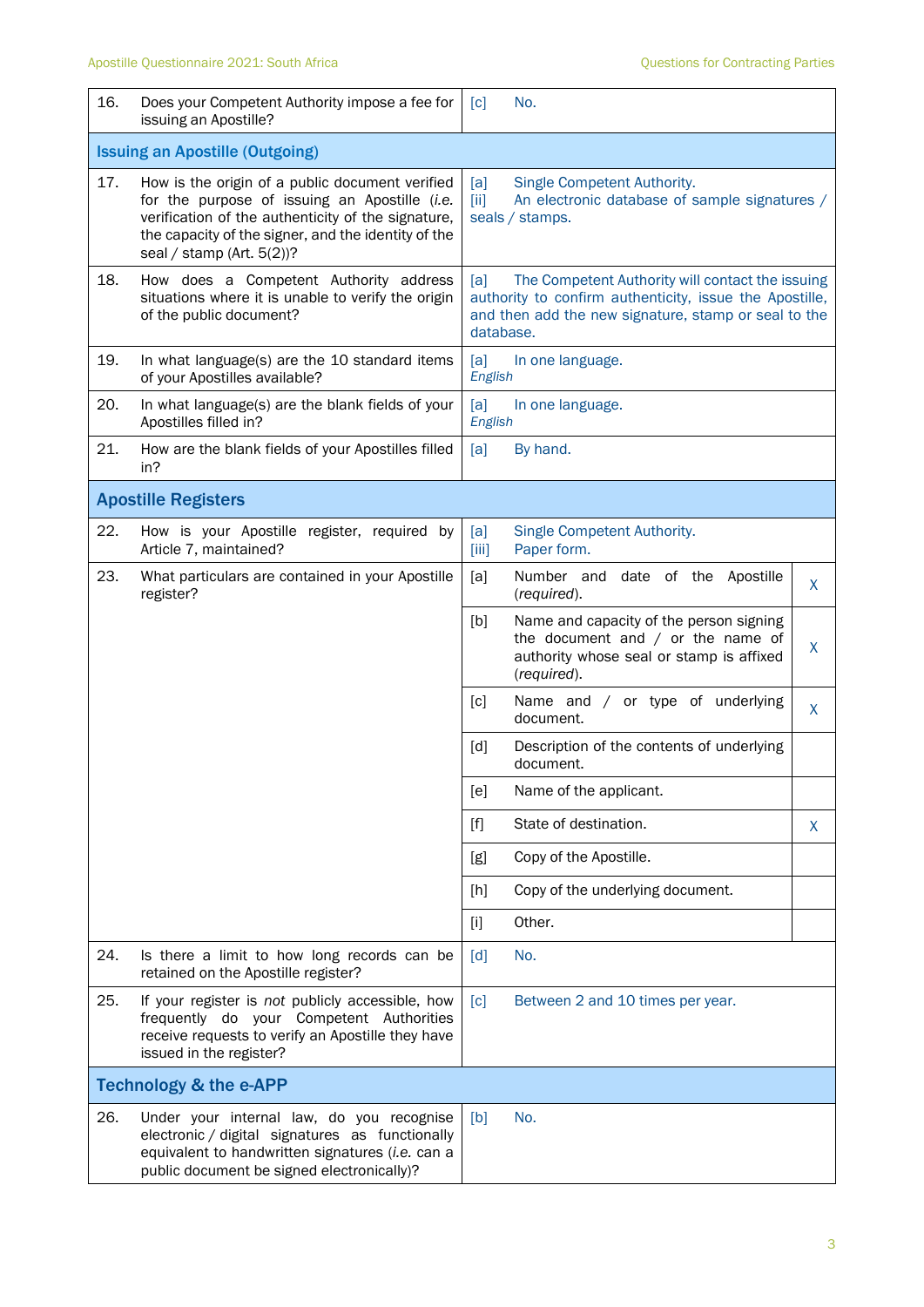| 27.                                  | Under your internal law, are public documents<br>executed, or able to be executed, in electronic<br>form (whether or not they are to be used abroad<br>under the Convention)? | [b]<br>No, public documents are never executed in<br>electronic form.                                              |    |  |
|--------------------------------------|-------------------------------------------------------------------------------------------------------------------------------------------------------------------------------|--------------------------------------------------------------------------------------------------------------------|----|--|
| 28.                                  | Do you issue e-Apostilles?                                                                                                                                                    | [b]<br>No.<br>We are studying the use of e-Apostilles and plan<br>$[1]$<br>to implement the e-Apostille component. |    |  |
| For Parties that answered no to Q28. |                                                                                                                                                                               | Internal law limitations.<br>[a]                                                                                   |    |  |
|                                      | 28.1. What challenges are you facing that may prevent<br>you from implementing the e-Apostille?                                                                               | [b]<br>Judicial or administrative structure.                                                                       |    |  |
|                                      |                                                                                                                                                                               | [c]<br>Implementation challenges (e.g. lack of<br>resources, lack of infrastructure).                              | X  |  |
|                                      |                                                                                                                                                                               | [d]<br>Cost.                                                                                                       | X. |  |
|                                      |                                                                                                                                                                               | System interoperability / compatibility.<br>[e]                                                                    |    |  |
|                                      |                                                                                                                                                                               | Security concerns.<br>$[f]$                                                                                        | X  |  |
|                                      |                                                                                                                                                                               | Other.<br>[g]                                                                                                      |    |  |
|                                      | For Parties that answered no to Q28.<br>28.2. How do you issue an Apostille for a public<br>document executed in electronic form?                                             | [b]<br>By paper Apostille, attached to a hard copy of the<br>electronic public document.                           |    |  |
| 29.                                  | Are your authorities<br>equipped to<br>accept<br>incoming e-Apostilles?                                                                                                       | Yes, all e-Apostilles can be processed.<br>[a]                                                                     |    |  |
| 30.                                  | Do you maintain an e-Register?                                                                                                                                                | [b]<br>No.<br>We are studying the use of an e-Register and<br>ſiΙ<br>plan to implement the e-Register component.   |    |  |
| For Parties that answered no to Q30. |                                                                                                                                                                               | [a]<br>Internal law limitations.                                                                                   |    |  |
|                                      | 30.1. What challenges are you facing that may prevent<br>you from implementing the e-Register?                                                                                | [b]<br>Judicial or administrative structure.                                                                       |    |  |
|                                      |                                                                                                                                                                               | Implementation challenges (e.g. lack of<br>[c]<br>resources, lack of infrastructure).                              | X  |  |
|                                      |                                                                                                                                                                               | [d]<br>Cost.                                                                                                       | X  |  |
|                                      |                                                                                                                                                                               | System interoperability / compatibility.<br>[e]                                                                    |    |  |
|                                      |                                                                                                                                                                               | $[f]$<br>Security concerns.                                                                                        | X  |  |
|                                      |                                                                                                                                                                               | Other.<br>[g]                                                                                                      |    |  |
| 31.                                  | Have you been in contact with other Competent<br>Authorities that operate an e-APP component<br>and exchanged information and / or relevant<br>experience?                    | Yes.<br>[a]                                                                                                        |    |  |
|                                      | <b>Issues with Apostilles</b>                                                                                                                                                 |                                                                                                                    |    |  |
| 32.                                  | Has an Apostille <i>issued</i> by your Competent<br>Authority ever been refused by the authorities of<br>another Contracting Party on the following                           | [a]<br>Form requirements (e.g. square-shaped,<br>sides of at least nine centimetres, border,<br>ink, etc).         |    |  |
|                                      | grounds:                                                                                                                                                                      | The manner in which the Apostille was<br>[b]<br>affixed / attached<br>the<br>underlying<br>to<br>document.         |    |  |
|                                      |                                                                                                                                                                               | [c]<br>The Apostille was not signed.                                                                               |    |  |
|                                      |                                                                                                                                                                               | [d]<br>0f<br>the<br>standard<br>One<br>or<br>more<br>informational items were not filled in.                       |    |  |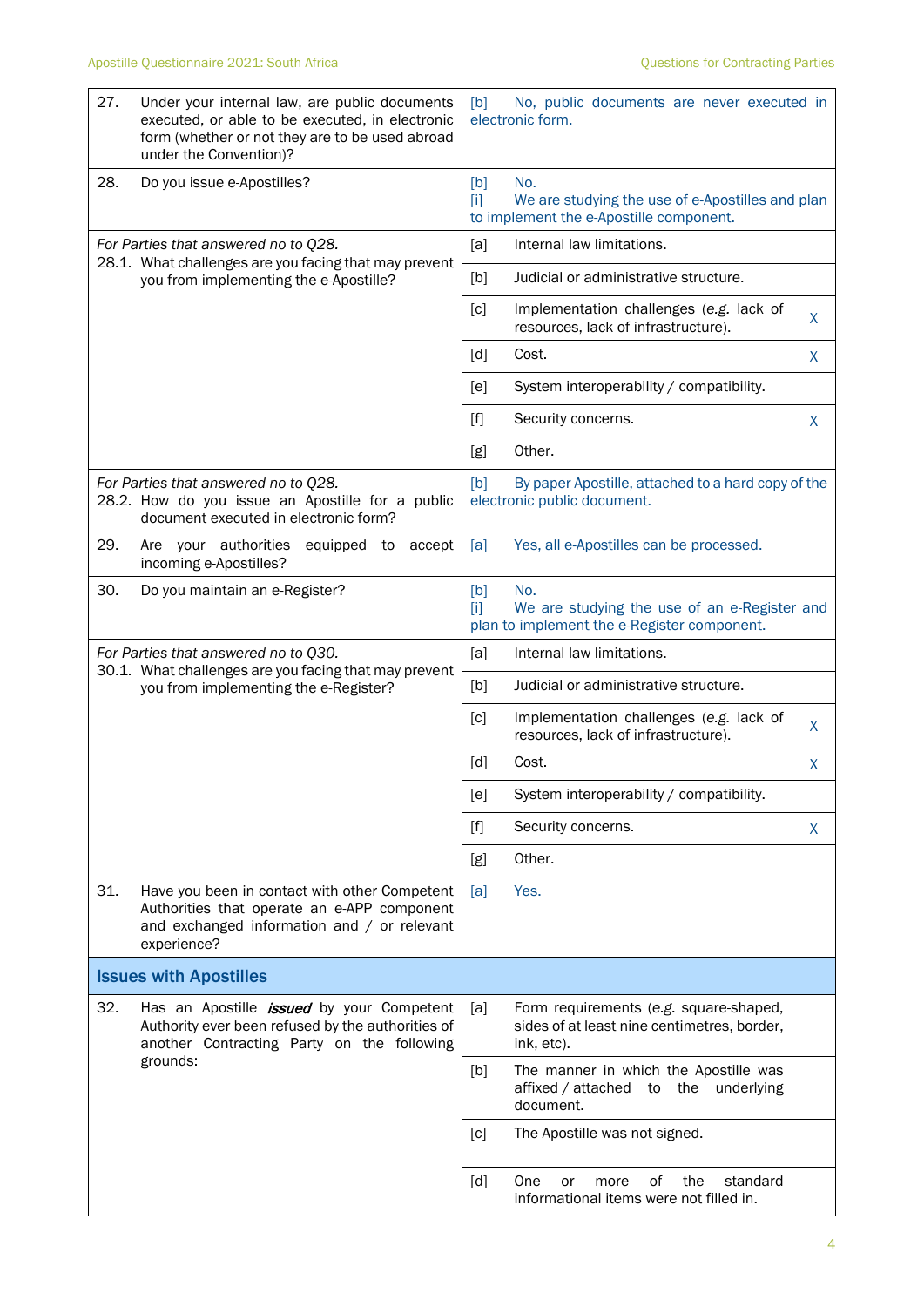|                                                                                                                                                                 | [e]<br>The Apostille was in electronic form (an<br>e-Apostille).                                           |
|-----------------------------------------------------------------------------------------------------------------------------------------------------------------|------------------------------------------------------------------------------------------------------------|
|                                                                                                                                                                 | $[f]$<br>The underlying public document was in<br>electronic form.                                         |
|                                                                                                                                                                 | The underlying public document had<br>[g]<br>expired / was not issued within a certain<br>timeframe.       |
|                                                                                                                                                                 | The underlying document was not a<br>[h]<br>public document under the law of the<br>destination.           |
|                                                                                                                                                                 | Other.<br>$[1]$                                                                                            |
|                                                                                                                                                                 | [j]<br>Unknown.                                                                                            |
|                                                                                                                                                                 | [k]<br>No / Not applicable.                                                                                |
| For Parties that answered other than "No" to Q32.<br>32.1. If an Apostille was rejected, what action did you                                                    | [a]<br>The Apostille was reissued.                                                                         |
| take?                                                                                                                                                           | Contacted the receiving authority.<br>[b]                                                                  |
|                                                                                                                                                                 | Contacted the Competent Authority of the<br>[c]<br>place of destination.                                   |
|                                                                                                                                                                 | Contacted nearest diplomatic mission of<br>[d]<br>the place of destination.                                |
|                                                                                                                                                                 | Contacted<br>diplomatic<br>[e]<br>own<br>mission<br>accredited to the place of destination.                |
|                                                                                                                                                                 | Contacted the Permanent Bureau.<br>[f]                                                                     |
|                                                                                                                                                                 | No action taken.<br>[g]                                                                                    |
|                                                                                                                                                                 | Other.<br>$[h]$                                                                                            |
|                                                                                                                                                                 | $[1]$<br>Unknown.                                                                                          |
| 33.<br>Has your Competent Authority ever been<br>requested by external Competent Authorities to<br>certify or confirm your procedure for issuing<br>Apostilles? | No.<br>[b]                                                                                                 |
| 34.<br>Has an Apostille <i>received</i> by your authorities<br>ever been refused on the following grounds:                                                      | The issuing State was not a Contracting<br>[a]<br>Party to the Apostille Convention.                       |
|                                                                                                                                                                 | Form requirements (e.g. square-shaped,<br>[b]<br>sides of at least nine centimetres, border,<br>ink, etc). |
|                                                                                                                                                                 | The manner in which the Apostille was<br>[c]<br>affixed / attached<br>the underlying<br>to<br>document.    |
|                                                                                                                                                                 | [d]<br>The Apostille was not signed.                                                                       |
|                                                                                                                                                                 | [e]<br>One<br>of<br>the<br>standard<br>or<br>more<br>informational items were not filled in.               |
|                                                                                                                                                                 | $[f]$<br>The Apostille was in electronic form (an<br>e-Apostille).                                         |